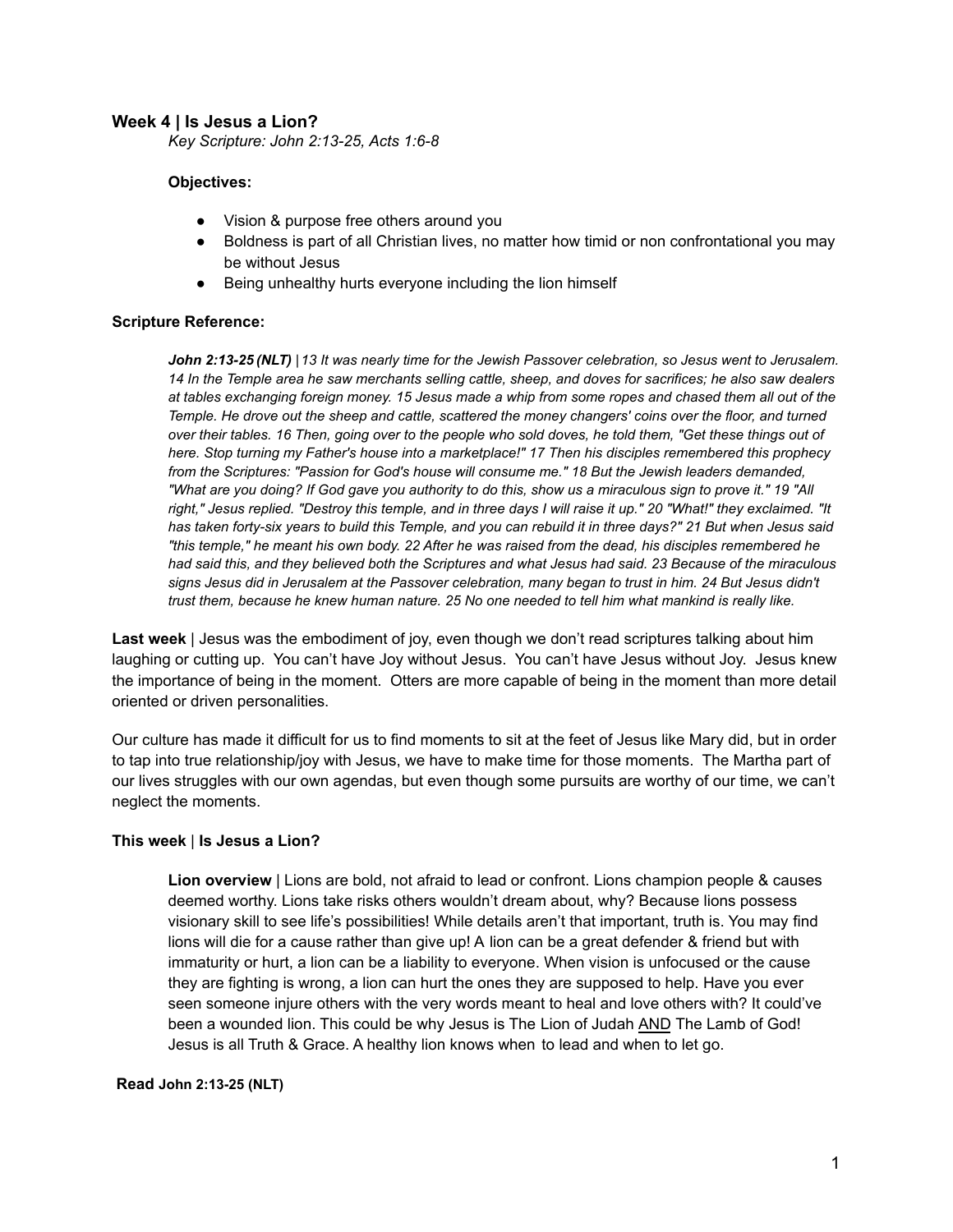#### **Do you see Jesus as a lion here? What does the word zeal mean?**

Zeal is interesting. It has positive and negative meanings. In one sense zeal is righteous indignation. On the other hand it means jealousy and envy.

# **Have you ever been around a jealous or envious person? How did you feel about that relationship or experience?**

Unhealthy lions can do a lot of damage. This is because their vision is off. They are focused on themselves and not others. As for the animal itself, lions have no natural predators in the wild, they're often killed by other lions. Why? Territory disputes or attacking each other over a kill they all collectively made. This speaks to the unhealthy person the same. A lion can fight for the same cause as you but due to injury, attack the people who are on the same team with them. Once they are left alone, a hurt lonely lion may seek to avoid people & issues. This means they actually undermine their own calling to "lick their wounds." Is it a coincidence that a pack of lions is called a pride? This may be the largest struggle for the lion. It's tough to be vulnerable and lead with strength.

## **What are ways you have learned to work with unhealthy lion type people? Can you work or relate with them?**

In John 2, Jesus is boldly handling business. Zeal has eaten him up. Some would call this "righteous indignation." Meaning Jesus was right in the cause and it was necessary. He must have had a purpose.

#### **What do you think was the purpose Jesus did this? What was the point?**

Jesus cleaned out the business in God's temple. Jesus boldly confronted the Jews who didn't have a heart for God rather their wallets. Jesus wanted to restore order in God's house. Jesus wanted to see the temple as the place of worship & prayer. All of these are true but one thing stands out higher.

#### **Jesus liberated the oppressed who were kept from God.**

That's right, the building was just that. The religious practices were just that. A place and activities that point to relationship with The Almighty God himself! They were necessary at the time but it was corrupted by mankind. Jesus saw common people afflicted and not able to fulfill commandments that were meant for them. It was a crooked religious system that men created. Jesus saw a people who needed freedom and he was going to set things right. The very holy place of worship was turned into a place for human profit. No wonder he was zealous!

#### **Cleansing the temple was a type and shadow of saving our souls!**

## **How are you & others negatively affected when you are not willing to confront wrong? How about when you choose to avoid defending ones who are helpless or in need?**

*Acts 1:6-8 (NLT) | 6 So when the apostles were with Jesus, they kept asking him, "Lord, has the time come for you to free Israel and restore our kingdom?" 7 He replied, "The Father alone has the authority to set those dates and times, and they are not for you to know. 8 But you will receive power when the Holy Spirit comes upon you. And you will be my witnesses, telling people about me everywhere--in Jerusalem, throughout Judea, in Samaria, and to the ends of the earth."*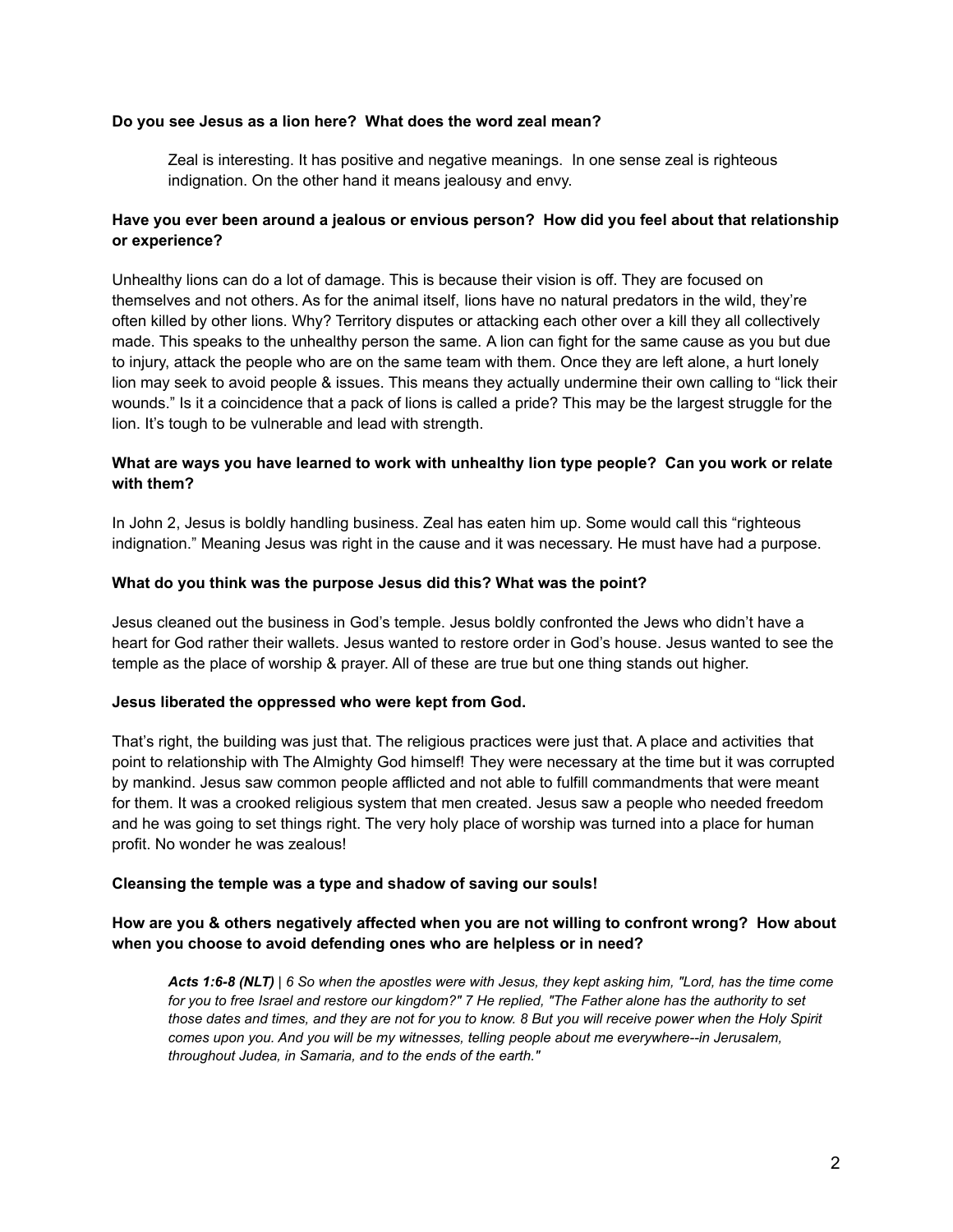Jesus asked the disciples to follow him. They did for 3 years. They thought Jesus was coming to reign on Earth as King of Israel forever at this point. Jesus had much bigger plans! He tells them that when they receive the Holy Spirit, they will receive power and be witnesses of HIM. This is still available to us today!

God himself would fill each believer with HIS Spirit. This brings spiritual life and takes care of our sin. This brings purpose and a meaning to our lives that we cannot create for ourselves. This gives a personal relationship with The Creator himself which is what God originally intended for humanity. This relationship radically changes the believer into a participant -- a Christian. A Christian has access to be bold, powerful, and demonstrate God's love to other believers and people who do not believe just the same. Lion traits trailblaze this path of boldness and unbridled love for others when expressed correctly. Not just the lion is called though. The otter, beaver, and golden retriever are all called to live a bold Christian life!

**What does being bold look like to you personally?**

**Where does boldness come from?**

**Do you think boldness looks different for different personality types? Is answering God's calling something you're uncomfortable with doing? What does that mean to you?**

**What is God calling you to do? (Is God calling you to love your enemy or forgive someone? Maybe speak to someone you don't know about Jesus?)**

**Could being bold simply be acknowledging Jesus as God to see if it's true?**

A confidence in Jesus Christ leads to a confident full life lived. For lions, confidence can seem easy. For a beaver or retriever, it can seem extreme at times. Either way, we can all find a way to see we were meant for more than to survive on this planet. How can we do that boldly with purpose?

**Until next week** | Find time alone with God. Look for ways to live boldly, whatever that is to you. Look to lift up and encourage someone around you who needs it. Not for anything in return, simply to help another person out.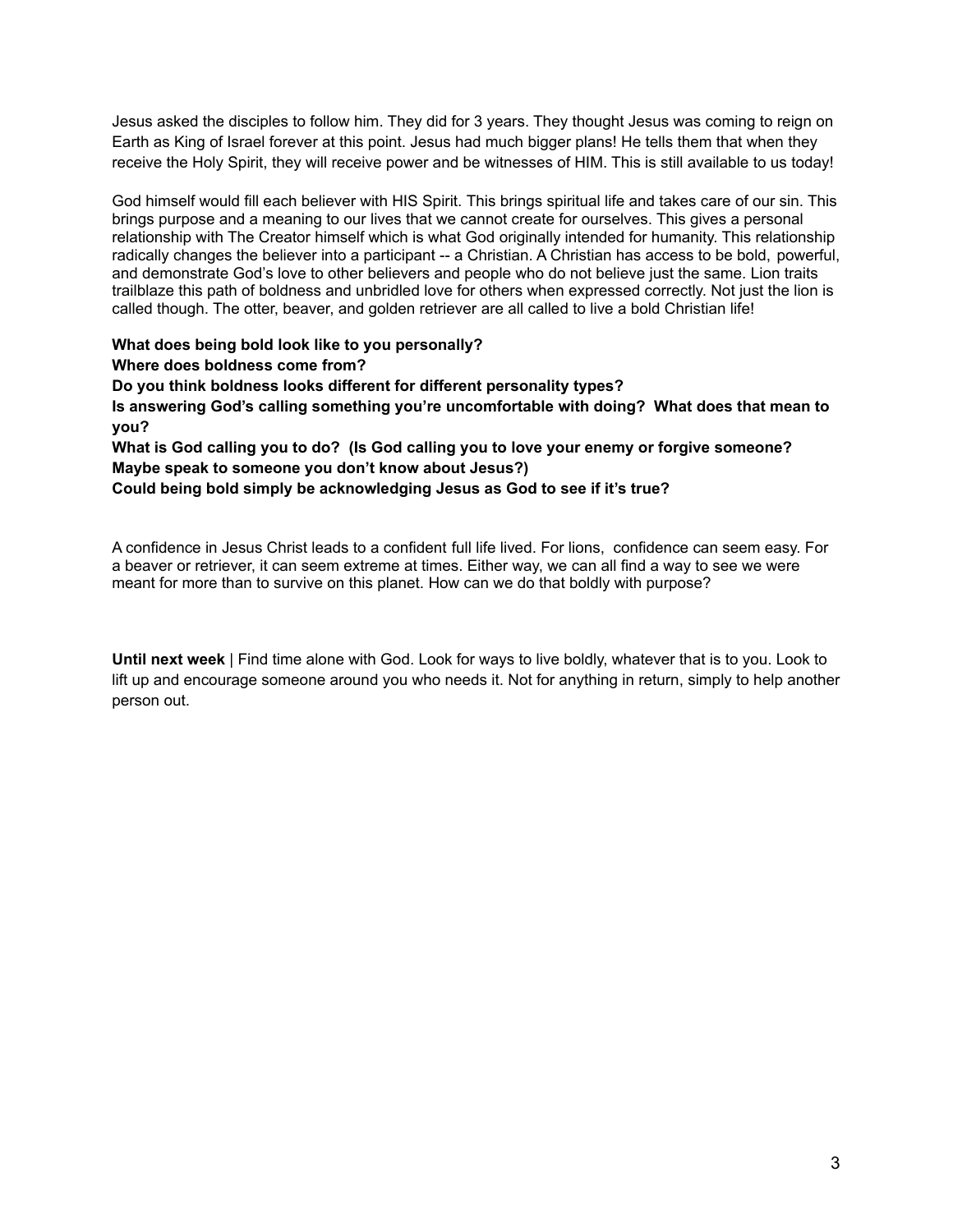# **Was Jesus a Lion?**

# By: April Ashley

## **What is boldness?**

- Willingness to take risks and act innovatively; confidence or courage
- The quality of having a strong, vivid, or clear appearance.

## **What characteristics would you expect to see in a bold person?**

- Stand out from the group
- Confident
- Courageous
- Directed
- Given the right set of circumstances, many will take action to better the world around them.

## **What is the opposite of boldness?**

- Cowardice
- Weakness
- Fearfulness
- Timidity
- Spiritlessness
- Spinelessness

## **Is being bold a good thing?**

- Being bold builds your confidence.
- When you set a goal and say it out loud it becomes real.

## **Jesus' Bold Move**

Anytime God wants to initiate something new, he calls one of His own to make a bold move. You can count in it.

It was certainly bold for Abraham to leave his retirement plans in Ur and venture out into an uncharted land. It was bold for David to face off against the giant, Goliath. It was bold for Moses to return to Egypt where he was a wanted man. It was bold for Joshua to circle Jericho. It was bold for Elijah to build an altar. It was bold for Daniel to pray. It was bold for Nehemiah to initiate a building project. God always begins his new work by calling His people to make extraordinary, risk-taking, hair-raising, wisdom-defying bold moves. Without them, nothing great ever happens.

The greatest bold moves of all were reserved for Jesus. If I were to ask you, "What were Jesus' bold moves?" you would probably say something like: Leaving heaven, confronting the Pharisees, enduring the cross, maybe even the resurrection – you can't get bolder than that! Did you know, though, that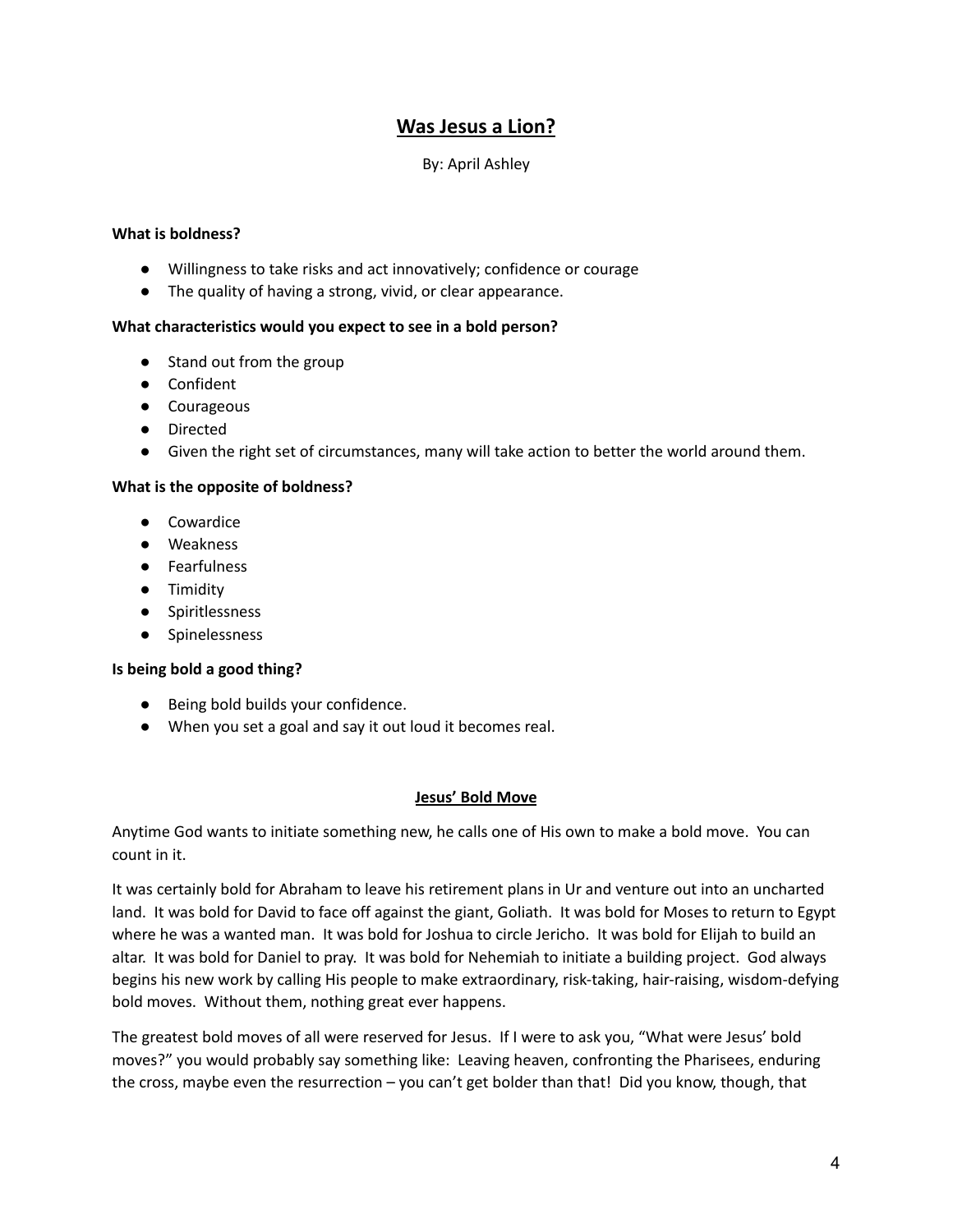there were a series of bold moves Jesus made early in his ministry that were so critical, so strategic that if he had not taken them, the movement would have died before it had a chance to live?

John the Baptist was wildly popular. Massive crowds came from all over Israel and bordering countries to hear his hard-hitting prophetic message of repentance. John was like the Billy Graham of his day. He was a magnet to the people and a lightening rod to the religious leaders. Whether you agreed with John or not, there was no denying the fact that excitement was stirring and the people could sense it. Eighteen months earlier, John has baptized Jesus in the Jordan River declaring, "Behold, the Lamb of God who takes away the sin of the world!" (John 1:29). John was soon imprisoned for publicly exposing Herod Antipas' affair. With John out of the picture, the crowds were left without a leader and the movement could have begun to dissipate. But in that moment, Jesus made a series of bold moves.

When He heard that John had been arrested, He withdrew to Galilee, leaving Nazareth, and went into Capernaum to live. This was to fulfill what was spoken thru the prophet Isaiah: Land of Zebulun and land of Naphtali, along with sea road, beyond the Jordan, Galilee of the Gentiles! The people who live in darkness have seen a great light, and for those living in the shadowland of death, light has dawned. From then on Jesus began to preach, "Repent, because the kingdom of heaven has come near!" As He was walking along the Sea of Galilee, He saw two brothers, Simon who was called Peter, and his brother Andrew. They were casting a net into the sea since they were fishermen. "Follow Me," He told them "and I will make you fish for people!" Matthew 4:12-19

Jesus stepped into the vacuum of leadership and made four bold moves:

1. He moved his home base of operation from Nazareth to Capernaum; a thriving city on the north shore of the Sea of Galilee.

2. He began to preach the message that John the Baptist had been preaching, namely "Repent for the kingdom of heaven has come."

3. He began to give leadership to the movement. From this point forward, John the Baptist would never again be the focal point. His work was done. Now all eyes were on Jesus.

4. Jesus started calling out men to form his leadership team. He had been grooming Peter and Andrew, James and John for this moment. Now it was their time to make a bold move of their own.

As a result of Jesus' moves, the ministry continued to grow, and the movement of God went to a whole new level. From this point forward miracles exploded, Jesus' popularity soared, and leaders multiplied. If Jesus hadn't made these moves, my guess is the movement would have smoldered, fizzled, and slowly died out.

#### **What is Jesus saying to us?**

For ministry to move forward, it requires leaders to make Spirit-directed, risk-defying, faith-emboldened bold moves. These moves create momentum, increase focus, infuse energy, establish new norms, surface new leaders, and result in growth. You are simply not going to get where you want to go apart from making some bold moves.

#### [www.discipleship.org](http://www.discipleship.org)

Written by Craig Etheredge